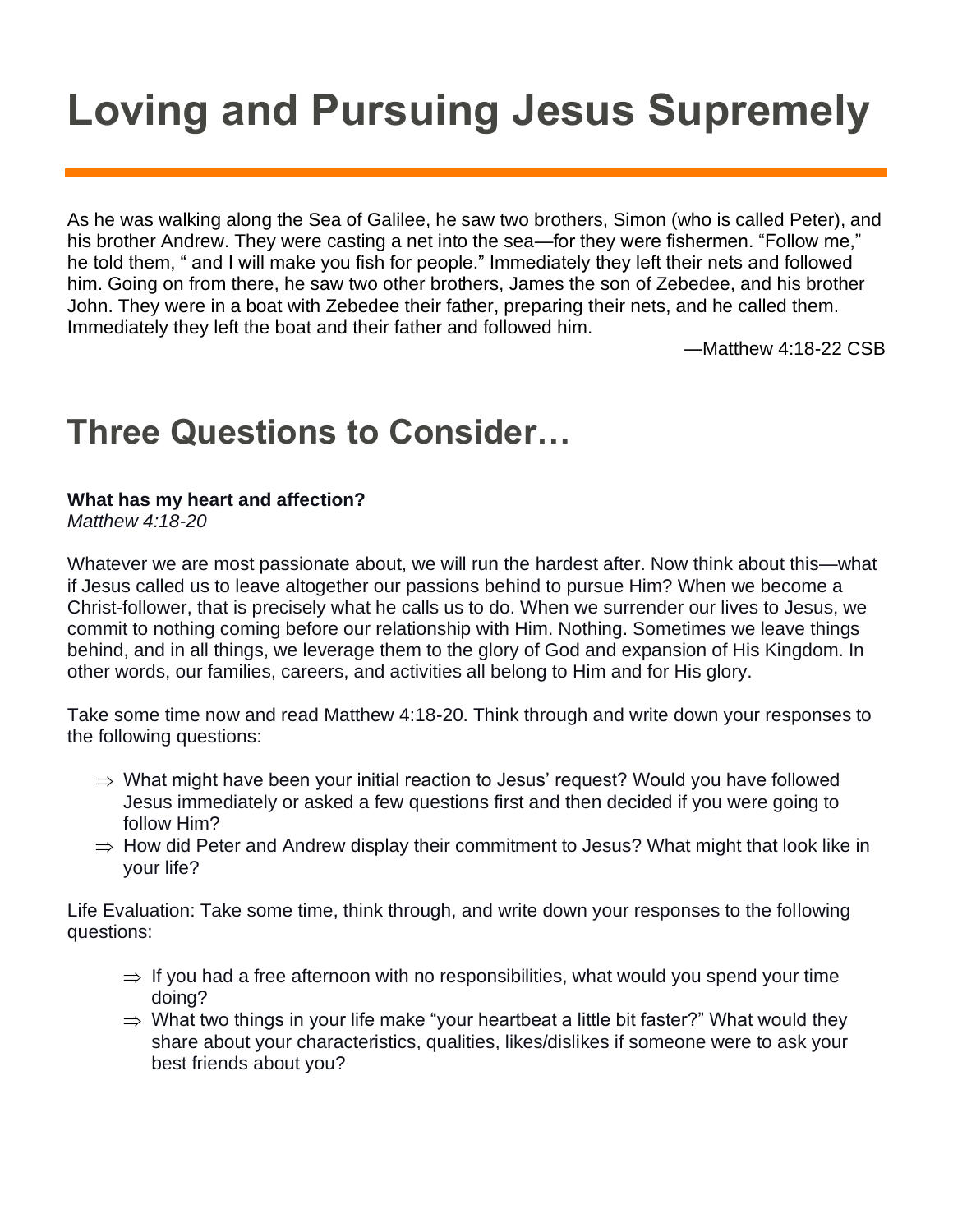- $\Rightarrow$  On a typical, non-church-going day, what are the top three things that get the most attention in your life?
- $\Rightarrow$  What three apps on your smartphone do you tend to spend the most time on? Why?

### **Do the people in my life notice my pursuit of Jesus?**

*Matthew 4:21*

People don't have to spend much time with us to find out what is most important in our lives. We must wrestle with this: Do we push people towards Jesus, or do we cause people to run in the opposite direction? Our call as Christ-followers is to point people to the person and work of Jesus Christ. They might "leave their nets and follow Jesus." They might continue in their tasks, dreams, and pursuits without Christ. The Holy Spirit draws a heart to Christ, yet we may be the vehicle God chooses to use.

Take some time now and read Matthew 4:21. Think through and write down your responses to the following questions:

- $\Rightarrow$  Why do you believe it was so important to Jesus to have followers that believed in, experienced and carried out His mission?
- $\Rightarrow$  If you ask people to follow you on a mission, what characteristics do you look for in followers? What characteristics stand out about the people Jesus asked to follow Him intimately? In other words, what did people see in those that followed Jesus?

Life Evaluation: Take some time, think through, and honesty evaluate these three areas of your life.

- *Identity*: *What* defines me... *what* I do or *who* I am? Evaluate what really speaks to your identity, the things you are good at, and receive affirmation for and from. Who you are as a person when all this goes away?
- ⇒ **Influence**: Who am I allowing to speak into my life? Make a list of the people you spend the most time around. List your top five. We will call this your *circle of influence*—you influence them, and they impact you. What things do you do with these people? What things do you tell these people? What things do they tell you? If you had to process a decision and tell someone something, these are the people you turn to for advice and guidance.
- ⇒ *Impact***:** *Where* am I making a difference? Look at your life now. Think through and process where you are making a difference, good or bad. Home? Work? School? On your team? In a band? On stage? In other words, where are areas in which you have some leadership responsibility and therefore make an impact?

Bottom Line: We must be very *intentional* in the way we live our lives.

- $\Rightarrow$  What does it mean to live a life of intentionality? Are you doing this? If yes, what evidence exists in your life? If not, what is stopping you?
- $\Rightarrow$  When we don't live with intentionality, what can happen to our witness?